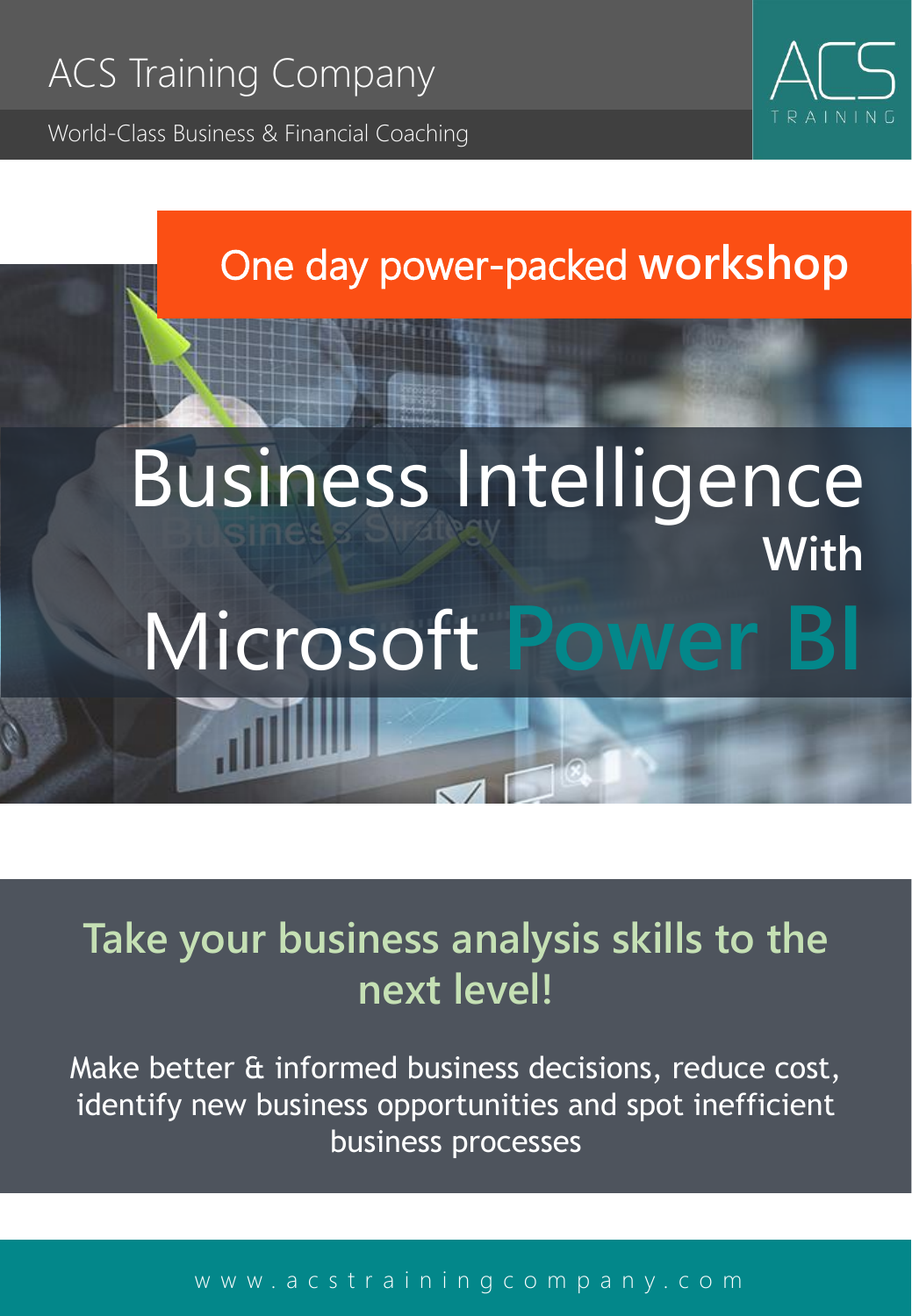### Program Overview

The objective of this training workshop is to build a solid foundation and a deep understanding of how **Power BI** can enable you to solve business problems and improve financial & business operations.

The participants will take an in-depth dive into the wonders of **Power BI**, igniting their interest for continuing skills development in this vital area. The workshop is designed not only to provide a very detailed and value adding walk-through but will also add immensely to the participant's ability to develop intelligent dashboards from published reports, discover better insight from the data & create practical recipes on the various tasks that you can perform with Microsoft Power BI.

### Who Should Attend

- $\overline{\mathsf{M}}$ Accounting & Finance Professionals / Financial Analysts.
- $\overline{\blacktriangledown}$ BI Managers and Analysts.
- $\overline{\mathcal{A}}$ Managers & Business Decision Makers.
- $\overline{\mathbf{v}}$ Supply Chain & Planning Professionals.
- $\overline{\mathbf{v}}$ HR Professionals.
- $\overline{\blacktriangledown}$ Data Analysts.
- $\overline{\mathcal{M}}$ Anyone interested in taking BI Certification.
- $\overline{\blacktriangleleft}$ Professionals who are advancing their careers in BI.



#### [w w w . a c s t r a i n i n g c o m p a n y . c o m](http://www.acstrainingcompany.com/)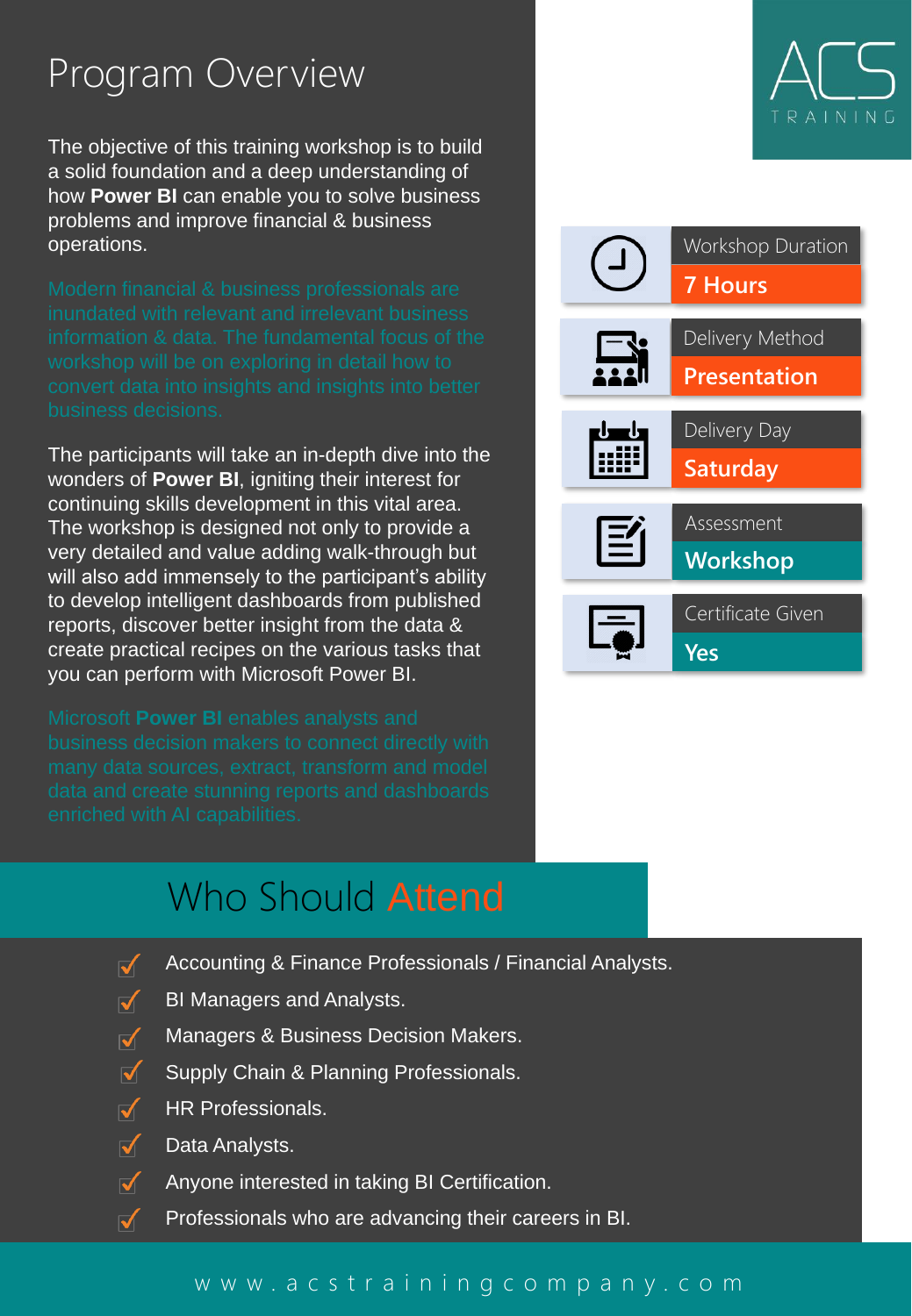### Key **Highlights** of Workshop Takeaways

- **Develops detailed understanding of Data Analytics and BI.**
- Turning data to insights by utilizing built-in AI features of Power BI.
- Transforming & shaping data from different sources using Power Query.
- Creating data models & understanding table relationships.
- Learning Power BI formula language called "Data Analysis Expressions (DAX)".
- Self-service Business Intelligence with Power BI.
- Readily available information across multiple devices including PC's, Tabs and Mobiles.
- Full process automation and reduction in manual work.
- Creation of highly professional dashboards from multiple data sources.
- Creating mobile view to visualize business results anytime anywhere.
- Publishing & sharing dashboards on Power BI service.
- **1 Session One**

#### **Getting data from multiple sources**

- $\checkmark$  Getting data from Excel
- $\checkmark$  Knowing how to connect with live databases
- Getting data from text & CSV files
- $\checkmark$  Combining all the files in a folder

#### **Uncovering the power of Data Analysis Expressions (DAX)**

- ✓ What is DAX?
- ✓ Similarities and differences with Excel formula language
- ✓ Calculated Columns vs. Measures
- ✓ Implicit Measure vs. Explicit Measure
- ✓ Row context vs. Filter context
- ✓ Mining information with DAX functions
- ✓ Common DAX functions
- ✓ Time intelligence using DAX
- ✓ Walk through DAX functions library

### **7 Session Seven 8 Session Eight**

#### **Power BI service on the web**

- ✓ Publishing the dashboard online on Power BI Service
- ✓ Understanding Workspaces
- ✓ Creating single 'Dashboard' from multiple reports and dashboards
- ✓ Installing 'Data Gateway' and scheduling auto refresh

### **2 Session Two**

#### **Transforming Data with Power Query**

- ✓ Shaping and transforming data to fit in data model
- $\checkmark$  Pivoting and un-pivoting
- ✓ Creating conditional columns ✓ Working with 'Transform' and 'Add
- column' tools
- ✓ Understanding 'Advance Query Editor'

#### **4** Session Four<br> **6** Session Five **6 5**

#### **Creating Smart Dashboards and reports**

- ✓ Understanding Data Storytelling and science of colors
- ✓ Creating a complete dashboard in Power BI
- ✓ Adding slicers, Cards and KPI visuals
- ✓ Adding column, bar, Line, Area, Pie and Donut charts
- ✓ Adding advanced visuals like, Waterfall, Funnel, Tree map, and Scatter charts
- $\checkmark$  Adding custom visuals from AppSource

#### **Power BI mobile app**

- ✓ Creating Mobile view
- ✓ Adding visuals, publishing and viewing dashboards on Mobile app / tab

#### www.acstrainingcompany.com



### **3 Session Three**

#### **Creating Data Models**

- ✓ Normalization and denormalization
- ✓ Creating 'Star Schemas'
- ✓ Understanding 'Facts' and 'Dimensions' tables
- $\checkmark$  Creating table relationships and understanding their cardinality
- ✓ Working with 'filter flow'

**Session Six**

#### **Unleashing Artificial Intelligence (AI) Visuals**

✓ Adding 'Decomposition Tree' and 'Smart Narratives' AI visuals